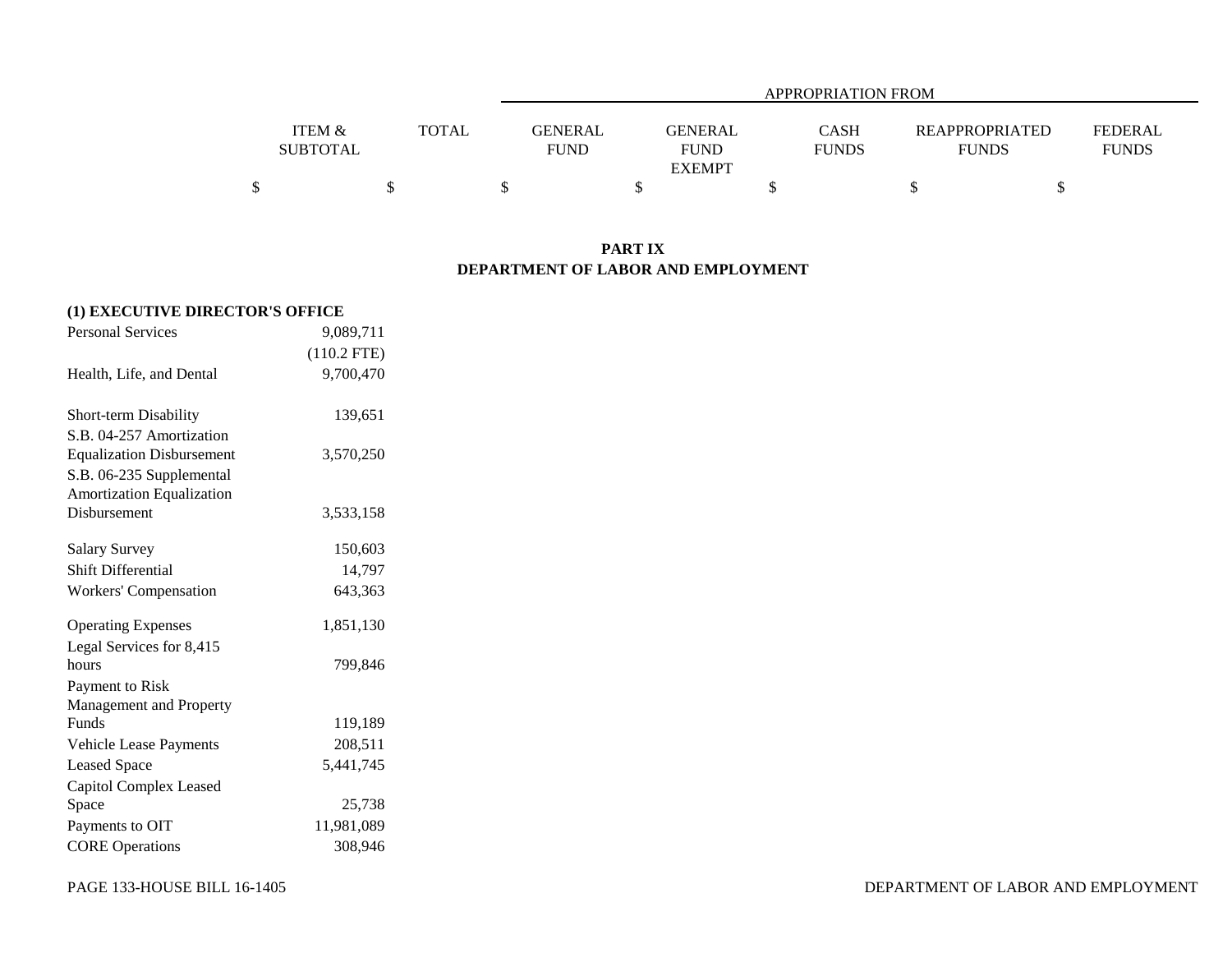|                                                                                                          |                           |                    |              |            |                               | <b>APPROPRIATION FROM</b> |                                                |  |                             |                                       |    |                                |                           |  |
|----------------------------------------------------------------------------------------------------------|---------------------------|--------------------|--------------|------------|-------------------------------|---------------------------|------------------------------------------------|--|-----------------------------|---------------------------------------|----|--------------------------------|---------------------------|--|
|                                                                                                          | ITEM &<br><b>SUBTOTAL</b> |                    | <b>TOTAL</b> |            | <b>GENERAL</b><br><b>FUND</b> |                           | <b>GENERAL</b><br><b>FUND</b><br><b>EXEMPT</b> |  | <b>CASH</b><br><b>FUNDS</b> | <b>REAPPROPRIATED</b><br><b>FUNDS</b> |    | <b>FEDERAL</b><br><b>FUNDS</b> |                           |  |
|                                                                                                          | \$                        |                    | \$           |            | \$                            |                           | \$                                             |  | J.                          |                                       | \$ | \$                             |                           |  |
| Utilities<br><b>Information Technology</b><br><b>Asset Maintenance</b><br><b>Statewide Indirect Cost</b> |                           | 260,309<br>553,627 |              |            |                               |                           |                                                |  |                             |                                       |    |                                |                           |  |
| Assessment                                                                                               |                           | 486,701            |              | 48,878,834 |                               | 3,910,424                 |                                                |  |                             | $20,188,635^a$                        |    | $657,216^b$                    | $24,122,559$ <sup>c</sup> |  |
|                                                                                                          |                           |                    |              |            |                               |                           |                                                |  |                             |                                       |    |                                |                           |  |

<sup>a</sup> Of this amount, an estimated \$7,630,039 shall be from the Employment Support Fund created in Section 8-77-109 (1) (b) (I), C.R.S., \$6,275,372 shall be from the Workers' Compensation Cash Fund created in Section 8-44-112 (7) (a), C.R.S., \$1,900,300 shall be from the Petroleum Storage Tank Fund created in Section 8-20.5-103 (1), C.R.S., \$771,040 shall be from the Unemployment Revenue Fund created in Section 8-77-106 (1), C.R.S., \$413,851 shall be from the Major Medical Insurance Fund created in Section 8-46-202 (1) (a), C.R.S. and the Subsequent Injury Fund created in Section 8-46-101 (1) (b) (I), C.R.S., \$391,760 shall be from the Boiler Inspection Fund created in Section 9-4-109 (4), C.R.S., and \$2,806,273 shall be from various sources of cash funds.

 $^{\rm b}$  Of this amount, \$486,701 shall be from statewide indirect cost recoveries or the Indirect Costs Excess Recovery Fund created in Section 24-75-1401 (2), C.R.S., \$168,631 shall be from departmental indirect cost recoveries or the Indirect Costs Excess Recovery Fund created in Section 24-75-1401 (2), C.R.S., and \$1,884 shall be from the Mobile Sources Local Grants line item and the Stationary Sources Local Contracts line item in the Department of Public Health and Environment.

 $\degree$  Of this amount \$23,401,018 contains an (I) notation.

#### **(2) DIVISION OF UNEMPLOYMENT INSURANCE**

| Program Costs                  | 36,953,787        | 7,492,131 <sup>a</sup> | 29,461,656(I) |
|--------------------------------|-------------------|------------------------|---------------|
|                                | $(457.6$ FTE)     |                        |               |
| <b>Employment and Training</b> |                   |                        |               |
| <b>Technology Initiatives</b>  | 4,520,000         | $4,520,000^{\rm b}$    |               |
|                                |                   | $(26.0 \text{ FTE})$   |               |
|                                | $\cdots$ $\cdots$ |                        |               |

41,473,787

<sup>a</sup> Of this amount, \$4,345,679 shall be from the Employment Support Fund created in Section 8-77-109 (1) (b) (I), C.R.S., \$2,945,728 shall be from the Unemployment Revenue Fund created in Section 8-77-106 (1), C.R.S., and \$200,724 shall be from various sources of cash funds.

<sup>b</sup> This amount shall be from the Employment and Training Technology Fund created in Section 8-77-109 (2) (a.9) (II) (A), C.R.S.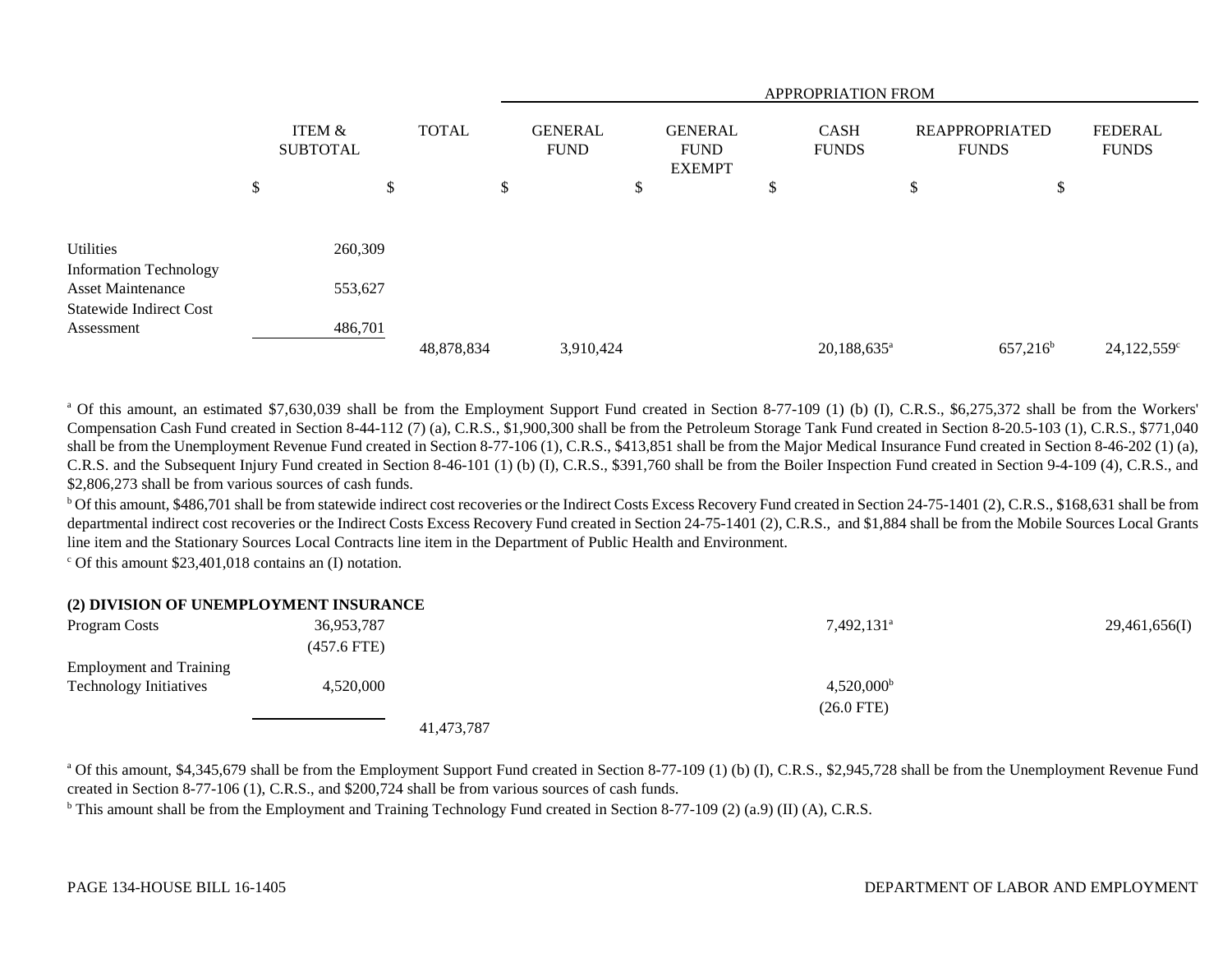|                                                             |                                      |              | APPROPRIATION FROM            |         |                                                |    |                                        |                                       |                                |  |  |
|-------------------------------------------------------------|--------------------------------------|--------------|-------------------------------|---------|------------------------------------------------|----|----------------------------------------|---------------------------------------|--------------------------------|--|--|
|                                                             | <b>ITEM &amp;</b><br><b>SUBTOTAL</b> | <b>TOTAL</b> | <b>GENERAL</b><br><b>FUND</b> |         | <b>GENERAL</b><br><b>FUND</b><br><b>EXEMPT</b> |    | <b>CASH</b><br><b>FUNDS</b>            | <b>REAPPROPRIATED</b><br><b>FUNDS</b> | <b>FEDERAL</b><br><b>FUNDS</b> |  |  |
| \$                                                          |                                      | $\mathbb{S}$ | $\$$                          | $\$$    |                                                | \$ |                                        | $\$$                                  | \$                             |  |  |
| (3) DIVISION OF EMPLOYMENT AND TRAINING                     |                                      |              |                               |         |                                                |    |                                        |                                       |                                |  |  |
| (A) Employment and Training Programs                        |                                      |              |                               |         |                                                |    |                                        |                                       |                                |  |  |
| <b>State Operations</b>                                     | 14,513,658                           |              |                               |         |                                                |    | 9,689,085 <sup>a</sup><br>$(93.4$ FTE) |                                       | 4,824,573(I)<br>$(50.3$ FTE)   |  |  |
| <b>One-stop County Contracts</b><br>Trade Adjustment Act    | 9,164,335                            |              |                               |         |                                                |    |                                        |                                       | 9,164,335(I)                   |  |  |
| Assistance                                                  | 2,000,000                            |              |                               |         |                                                |    |                                        |                                       | 2,000,000(I)                   |  |  |
| Workforce Investment Act                                    | 32,504,222                           |              |                               |         |                                                |    | 807,540 <sup>a</sup>                   |                                       | 31,696,682(I)                  |  |  |
|                                                             | $(61.2$ FTE)                         |              |                               |         |                                                |    |                                        |                                       |                                |  |  |
| <b>Workforce Development</b>                                |                                      |              |                               |         |                                                |    |                                        |                                       |                                |  |  |
| Council                                                     | 1,058,284                            |              |                               | 572,254 |                                                |    |                                        | $486,030^{\rm b}$                     |                                |  |  |
|                                                             |                                      |              | $(3.5$ FTE)                   |         |                                                |    |                                        | $(4.0$ FTE)                           |                                |  |  |
| Workforce Improvement                                       |                                      |              |                               |         |                                                |    |                                        |                                       |                                |  |  |
| Grants                                                      | 55,000                               |              |                               |         |                                                |    |                                        |                                       | 55,000(I)                      |  |  |
| Veterans Pilot Program                                      | 157,950                              |              |                               | 157,950 |                                                |    |                                        |                                       |                                |  |  |
|                                                             |                                      |              | $(0.3$ FTE)                   |         |                                                |    |                                        |                                       |                                |  |  |
| Innovative Industry<br><b>Workforce Development</b>         | 597,525                              |              |                               | 597,525 |                                                |    |                                        |                                       |                                |  |  |
|                                                             |                                      |              | $(1.3$ FTE)                   |         |                                                |    |                                        |                                       |                                |  |  |
| Skilled Worker Outreach,<br>Recruitment and Key             |                                      |              |                               |         |                                                |    |                                        |                                       |                                |  |  |
| <b>Training Program</b>                                     | 3,300,000                            |              |                               |         |                                                |    |                                        | $3,300,000^{\circ}$<br>$(2.0$ FTE)    |                                |  |  |
| Appropriation to the Skilled<br>Worker Outreach and Key     |                                      |              |                               |         |                                                |    |                                        |                                       |                                |  |  |
| Training Program Fund<br><b>Hospitality Education Grant</b> | 3,300,000                            |              | 3,300,000                     |         |                                                |    |                                        |                                       |                                |  |  |
| Program                                                     | 399,852                              |              | $(0.5$ FTE)                   | 399,852 |                                                |    |                                        |                                       |                                |  |  |
|                                                             | 67,050,826                           |              |                               |         |                                                |    |                                        |                                       |                                |  |  |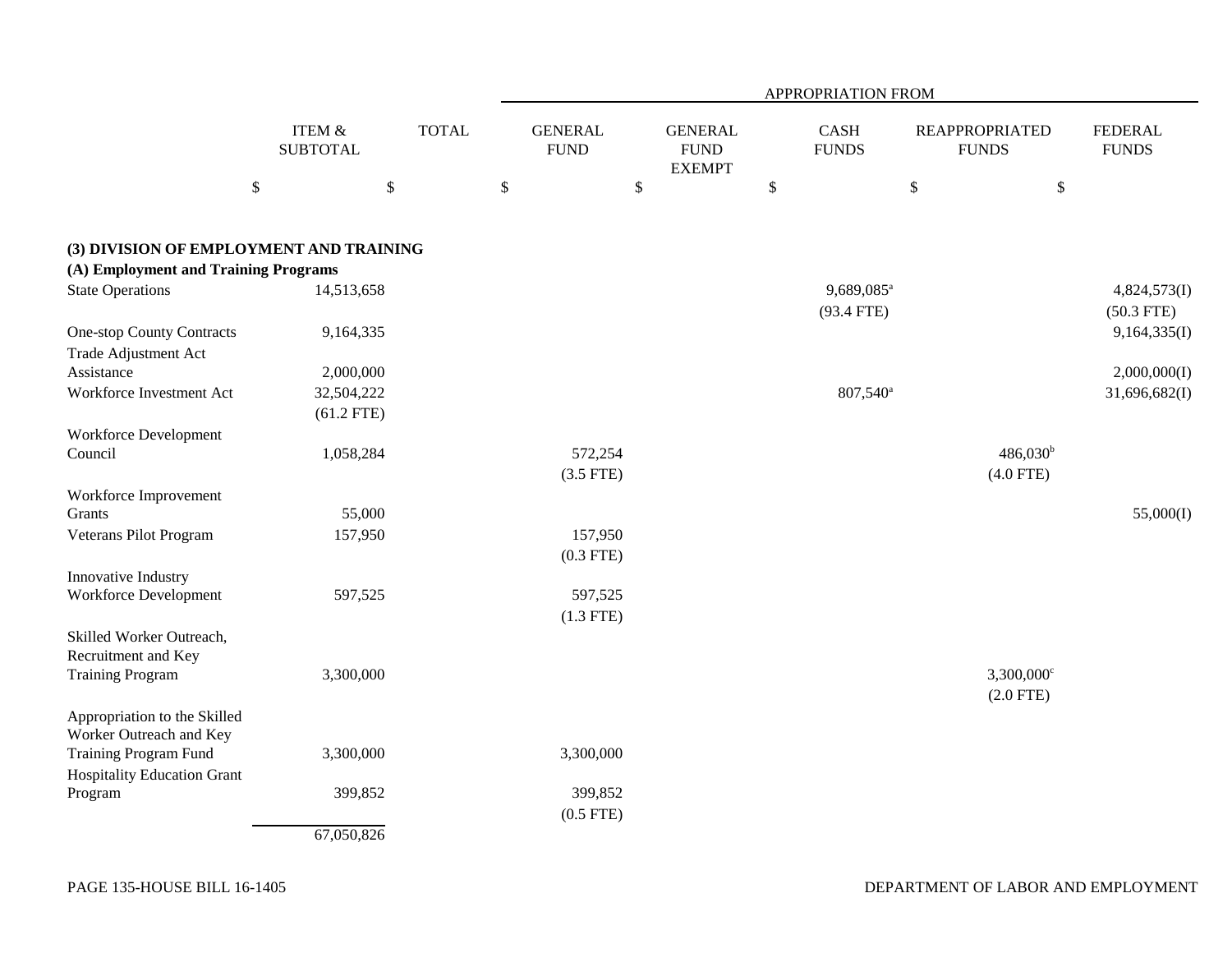|                   |       | APPROPRIATION FROM |                |              |                |                |  |  |  |  |
|-------------------|-------|--------------------|----------------|--------------|----------------|----------------|--|--|--|--|
|                   |       |                    |                |              |                |                |  |  |  |  |
| <b>ITEM &amp;</b> | TOTAL | GENERAL            | <b>GENERAL</b> | CASH         | REAPPROPRIATED | <b>FEDERAL</b> |  |  |  |  |
| <b>SUBTOTAL</b>   |       | <b>FUND</b>        | <b>FUND</b>    | <b>FUNDS</b> | <b>FUNDS</b>   | <b>FUNDS</b>   |  |  |  |  |
|                   |       |                    | <b>EXEMPT</b>  |              |                |                |  |  |  |  |
|                   |       |                    |                |              |                |                |  |  |  |  |

<sup>a</sup> Of these amounts, \$10,350,330 shall be from the Employment Support Fund created in Section 8-77-109 (1) (b) (I), C.R.S., and \$146,295 shall be from various sources of cash funds. <sup>b</sup> This amount shall be from federal funds transferred from the Administration line item in the Colorado Commission on Higher Education, the Appropriated Sponsored Programs line item in the Department of Education, the Community Services Block Grant line item in the Department of Local Affairs, and the Workforce Development Council line item in the Department of Human Services.

 $\degree$ This amount shall be from the Skilled Worker Outreach and Key Training Program Fund created in Section 8-83-307 (1) (a), C.R.S. The reappropriated funds reflect the appropriation from the General Fund to the Skilled Worker Outreach and Key Training Program Fund.

#### **(B) Labor Market Information**

| Program Costs                                                    | 2,189,911    |              |         | $11,323^a$             | 2,178,588(I) |
|------------------------------------------------------------------|--------------|--------------|---------|------------------------|--------------|
|                                                                  | $(30.3$ FTE) |              |         |                        |              |
| <sup>a</sup> This amount shall be from the sale of publications. |              |              |         |                        |              |
|                                                                  |              | 69,240,737   |         |                        |              |
| (4) DIVISION OF LABOR                                            |              |              |         |                        |              |
| Program Costs                                                    |              | 1,876,358    | 588,160 | 1,288,198 <sup>a</sup> |              |
|                                                                  |              | $(25.8$ FTE) |         |                        |              |

<sup>a</sup> Of this amount, it is estimated that \$1,238,198 shall be from the Employment Support Fund created in Section 8-77-109 (1) (b) (I), C.R.S., and \$50,000 shall be from the Employment Verification Cash Fund created in Section 8-2-122 (4), C.R.S.

| (5) DIVISION OF OIL AND PUBLIC SAFETY |           |           |                      |            |            |
|---------------------------------------|-----------|-----------|----------------------|------------|------------|
| <b>Personal Services</b>              | 5,137,814 |           | $4.554.096^{\circ}$  | $19,318^b$ | 564,400(I) |
|                                       |           |           | $(68.0$ FTE)         |            |            |
| <b>Operating Expenses</b>             | 741,333   |           | 596,312 <sup>a</sup> |            | 145,021(I) |
|                                       |           | 5,879,147 |                      |            |            |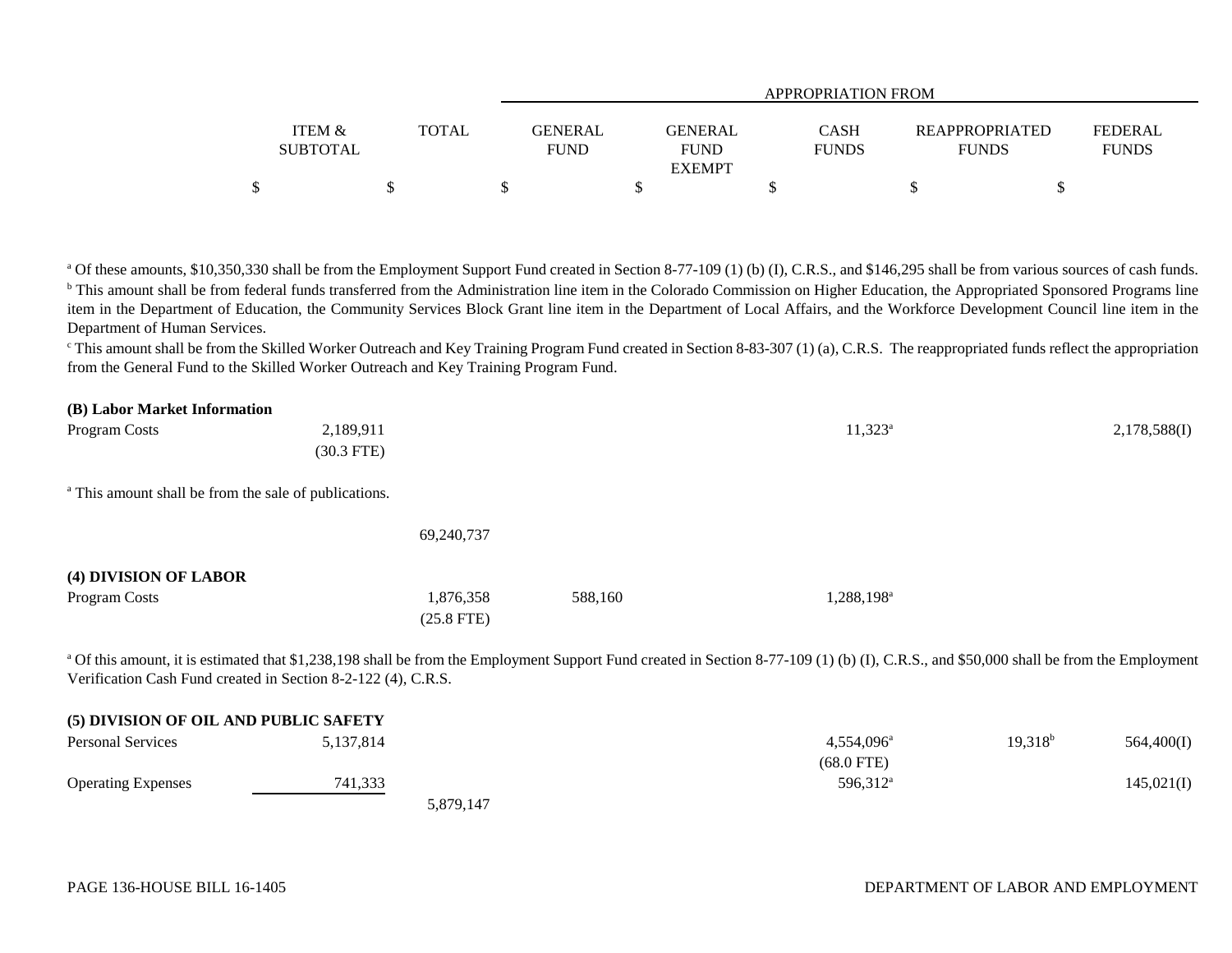|                           |              |                        | APPROPRIATION FROM                             |                      |                                       |                                |  |  |  |  |  |
|---------------------------|--------------|------------------------|------------------------------------------------|----------------------|---------------------------------------|--------------------------------|--|--|--|--|--|
| ITEM &<br><b>SUBTOTAL</b> | <b>TOTAL</b> | GENERAL<br><b>FUND</b> | <b>GENERAL</b><br><b>FUND</b><br><b>EXEMPT</b> | CASH<br><b>FUNDS</b> | <b>REAPPROPRIATED</b><br><b>FUNDS</b> | <b>FEDERAL</b><br><b>FUNDS</b> |  |  |  |  |  |
| \$                        |              |                        |                                                |                      |                                       |                                |  |  |  |  |  |

<sup>a</sup> Of these amounts, \$2,967,577 shall be from the Petroleum Storage Tank Fund pursuant to Section 8-20.5-103 (1), C.R.S., \$1,098,393 shall be from the Boiler Inspection Fund created in Section 9-4-109 (4), C.R.S., and \$1,084,438 shall be from various sources of cash funds.

<sup>b</sup> This amount shall be from the Mobile Sources Local Grants line item and the Stationary Sources Local Contracts line item in the Department of Public Health and Environment.

#### **(6) DIVISION OF WORKERS' COMPENSATION**

| (A) Workers' Compensation |            |                        |
|---------------------------|------------|------------------------|
| <b>Personal Services</b>  | 7,398,940  | 7,398,940 <sup>a</sup> |
|                           |            | $(95.0$ FTE)           |
| <b>Operating Expenses</b> | 576,328    | 576,328 <sup>a</sup>   |
| Administrative Law Judge  |            |                        |
| Services                  | 3,436,935  | $3,436,935^{\circ}$    |
| Physicians Accreditation  | 120,000    | $120,000(I)^{b}$       |
| <b>Utilization Review</b> | 35,000     | $35,000(I)^c$          |
| Immediate Payment         | 1.000      | $1,000(I)^d$           |
|                           | 11,568,203 |                        |

<sup>a</sup> Of these amounts, \$10,822,203 shall be from the Workers' Compensation Cash Fund created in Section 8-44-112 (7) (a), C.R.S., and \$590,000 shall be from various sources of cash funds.

<sup>b</sup> This amount shall be from the Physicians Accreditation Program Cash Fund created in Section 8-42-101 (3.6) (1), C.R.S. Money in the Physicians Accreditation Program Cash Fund are continuously appropriated pursuant to Section 8-42-101 (3.6) (l), C.R.S., and are included for informational purposes only.

 $\degree$  This amount shall be from the Utilization Review Cash Fund created in Section 8-43-501 (2) (a), C.R.S. Money in the Utilization Review Cash Fund are continuously appropriated, pursuant Section 8-43-501 (2) (a), C.R.S., and are included for informational purposes only.

<sup>d</sup> This amount shall be from the Immediate Payment Fund created in Section 8-44-206 (3) (b) (I), C.R.S. Money in the Immediate Payment Fund are continuously appropriated pursuant to Section 8-44-206 (3) (b) (I), C.R.S., and are included for informational purposes only.

### **(B) Major Medical Insurance and Subsequent Injury Funds**

| <b>Personal Services</b>      | 1,351,263 | $1,351,263^{\circ}$ |
|-------------------------------|-----------|---------------------|
|                               |           | $(16.0$ FTE)        |
| <b>Operating Expenses</b>     | 88.324    | 88.324 <sup>a</sup> |
| <b>Major Medical Benefits</b> | 6,000,000 | $6,000,000(I)^{t}$  |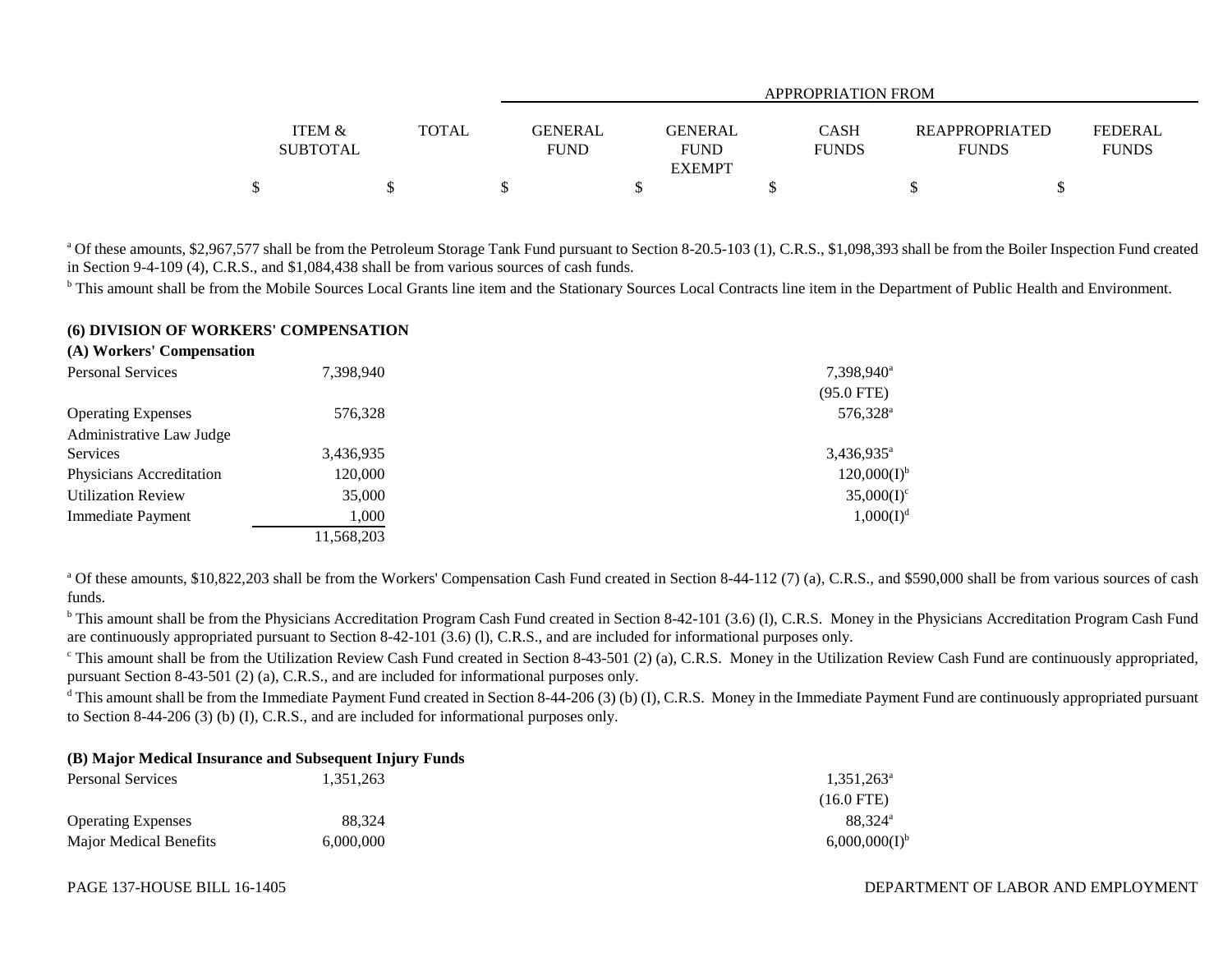|                                                              |    |                           |    |  |    | <b>APPROPRIATION FROM</b> |    |                               |   |                                                |    |                             |                                       |  |                                |
|--------------------------------------------------------------|----|---------------------------|----|--|----|---------------------------|----|-------------------------------|---|------------------------------------------------|----|-----------------------------|---------------------------------------|--|--------------------------------|
|                                                              |    | ITEM &<br><b>SUBTOTAL</b> |    |  |    | <b>TOTAL</b>              |    | <b>GENERAL</b><br><b>FUND</b> |   | <b>GENERAL</b><br><b>FUND</b><br><b>EXEMPT</b> |    | <b>CASH</b><br><b>FUNDS</b> | <b>REAPPROPRIATED</b><br><b>FUNDS</b> |  | <b>FEDERAL</b><br><b>FUNDS</b> |
|                                                              | \$ |                           | \$ |  | \$ |                           | \$ |                               | S |                                                | \$ | \$                          |                                       |  |                                |
| Major Medical Legal<br>Services for 100 hours                |    | 9,505                     |    |  |    |                           |    |                               |   | $9,505(1)$ <sup>b</sup>                        |    |                             |                                       |  |                                |
| <b>Subsequent Injury Benefits</b><br>Subsequent Injury Legal |    | 2,000,000                 |    |  |    |                           |    |                               |   | $2,000,000(I)^c$                               |    |                             |                                       |  |                                |
| Services for 100 hours                                       |    | 9,505                     |    |  |    |                           |    |                               |   | $9,505(I)^c$                                   |    |                             |                                       |  |                                |
| <b>Medical Disaster</b>                                      |    | 1,000                     |    |  |    |                           |    |                               |   | $1,000^d$                                      |    |                             |                                       |  |                                |
|                                                              |    | 9,459,597                 |    |  |    |                           |    |                               |   |                                                |    |                             |                                       |  |                                |

<sup>a</sup> Of these amounts, \$1,223,649 shall be from the Major Medical Insurance Fund created in Section 8-46-202 (1) (a), C.R.S., and \$215,938 shall be from the Subsequent Injury Fund created in Section 8-46-101 (1) (b) (I), C.R.S.

<sup>b</sup> These amounts shall be from the Major Medical Insurance Fund created in Section 8-46-202 (1) (a), C.R.S. Money in the Major Medical Insurance Fund are continuously appropriated for payment of benefits and legal fees pursuant to Section 8-46-202 (1) (c), C.R.S., and are included for informational purposes only.

 $^{\circ}$  These amounts shall be from the Subsequent Injury Fund created in Section 8-46-101 (1) (b) (I), C.R.S. Money in the Subsequent Injury Fund are continuously appropriated for payment of benefits and legal fees pursuant to Section 8-46-101 (4) (b), C.R.S., and are included for informational purposes only.

<sup>d</sup> This amount shall be from the Medical Disaster Insurance Fund created in Section 8-46-302 (1), C.R.S.

#### 21,027,800

# **(7) DIVISION OF VOCATIONAL REHABILITATION AND INDEPENDENT LIVING SERVICES**

| (A) Vocational Rehabilitation Programs <sup>65</sup> |             |              |                      |                         |  |  |  |  |
|------------------------------------------------------|-------------|--------------|----------------------|-------------------------|--|--|--|--|
| <b>Personal Services</b>                             | 15,939,624  | 3,392,568(M) |                      | $12,547,056^{\circ}$    |  |  |  |  |
|                                                      | (223.7 FTE) |              |                      |                         |  |  |  |  |
| <b>Operating Expenses</b>                            | 2,539,404   |              | 540,893 <sup>b</sup> | 1,998,511 <sup>a</sup>  |  |  |  |  |
| Administrative Law Judge                             |             |              |                      |                         |  |  |  |  |
| Services                                             | 29,038      | 6,185        |                      | $22,853^{\rm a}$        |  |  |  |  |
| <b>Vocational Rehabilitation</b>                     |             |              |                      |                         |  |  |  |  |
| Services                                             | 14,831,622  | 1,043,950(M) | $2,115,185^b$        | 11,672,487 <sup>a</sup> |  |  |  |  |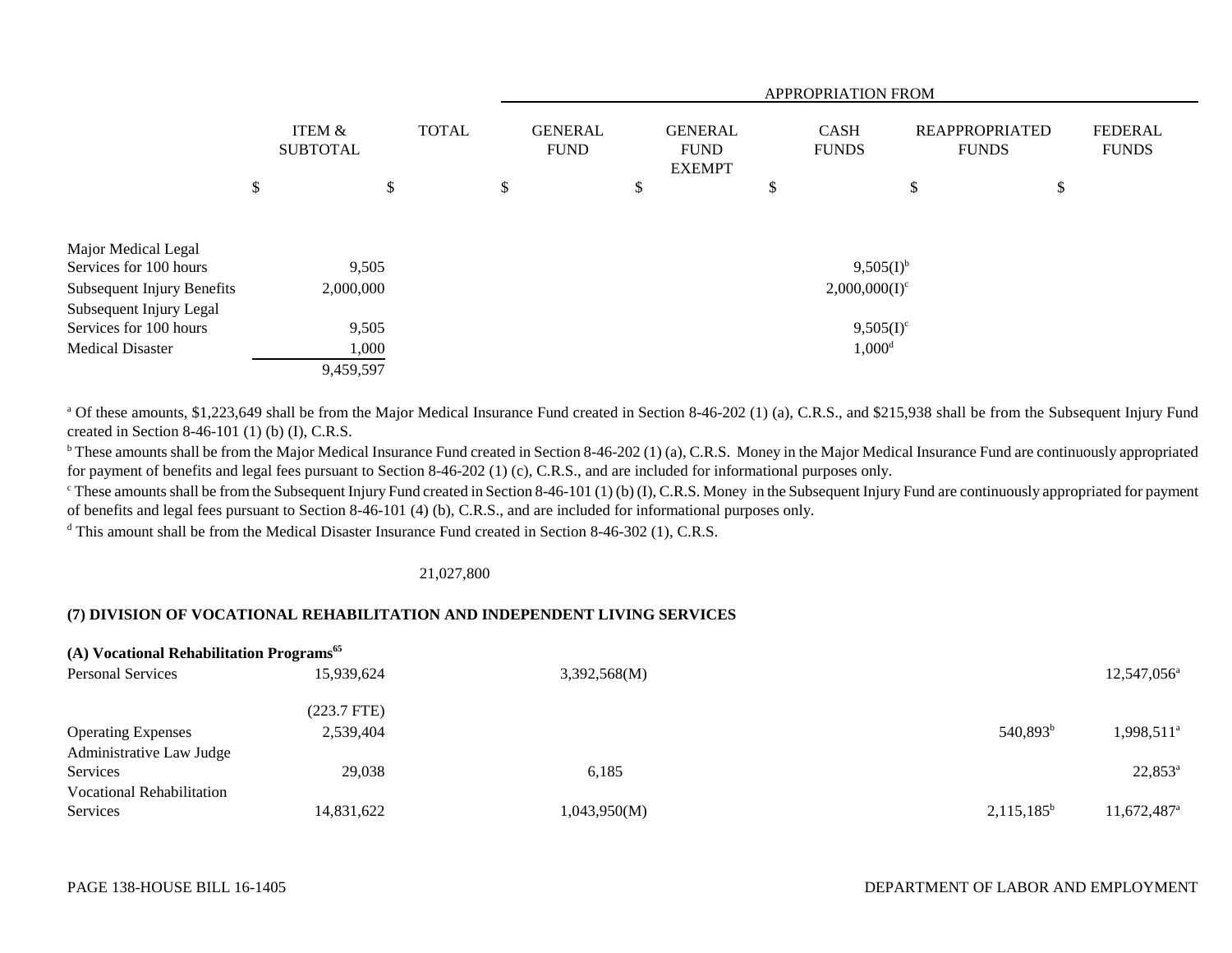|                                                                  |                                      |              |              | APPROPRIATION FROM            |    |                                                |    |                             |      |                                       |                                |
|------------------------------------------------------------------|--------------------------------------|--------------|--------------|-------------------------------|----|------------------------------------------------|----|-----------------------------|------|---------------------------------------|--------------------------------|
|                                                                  | <b>ITEM &amp;</b><br><b>SUBTOTAL</b> |              | <b>TOTAL</b> | <b>GENERAL</b><br><b>FUND</b> |    | <b>GENERAL</b><br><b>FUND</b><br><b>EXEMPT</b> |    | <b>CASH</b><br><b>FUNDS</b> |      | <b>REAPPROPRIATED</b><br><b>FUNDS</b> | <b>FEDERAL</b><br><b>FUNDS</b> |
|                                                                  | $\boldsymbol{\mathsf{S}}$            | $\mathbb{S}$ |              | \$                            | \$ |                                                | \$ |                             | $\$$ | \$                                    |                                |
|                                                                  |                                      |              |              |                               |    |                                                |    |                             |      |                                       |                                |
| School to Work Alliance                                          |                                      |              |              |                               |    |                                                |    |                             |      |                                       |                                |
| Program                                                          |                                      | 9,133,891    |              |                               |    |                                                |    | $34,647$ °                  |      | 1,910,872 <sup>b</sup>                | 7,188,372 <sup>d</sup>         |
| <b>Vocational Rehabilitation</b>                                 |                                      |              |              |                               |    |                                                |    |                             |      |                                       |                                |
| <b>Mental Health Services</b>                                    |                                      | 1,748,180    |              |                               |    |                                                |    |                             |      | $372,363^b$                           | 1,375,817 <sup>d</sup>         |
| <b>Business Enterprise Program</b>                               |                                      |              |              |                               |    |                                                |    |                             |      |                                       |                                |
| for People Who Are Blind                                         |                                      | 1,532,125    |              |                               |    |                                                |    | 325,500 <sup>e</sup>        |      |                                       | $1,206,625$ <sup>d</sup>       |
|                                                                  |                                      | $(6.0$ FTE)  |              |                               |    |                                                |    |                             |      |                                       |                                |
| <b>Business Enterprise Program</b><br>- Program Operated Stands, |                                      |              |              |                               |    |                                                |    |                             |      |                                       |                                |
| Repair Costs, and Operator                                       |                                      |              |              |                               |    |                                                |    |                             |      |                                       |                                |
| <b>Benefits</b>                                                  |                                      | 429,000      |              |                               |    |                                                |    | $429,000^{\circ}$           |      |                                       |                                |
| Federal Social Security                                          |                                      |              |              |                               |    |                                                |    |                             |      |                                       |                                |
| Reimbursements                                                   |                                      | 1,885,600    |              |                               |    |                                                |    |                             |      |                                       | 1,885,600 <sup>f</sup>         |
|                                                                  |                                      | 48,068,484   |              |                               |    |                                                |    |                             |      |                                       |                                |

<sup>a</sup> These amounts shall be from Section 110 and Section 203 vocational rehabilitation funds.

<sup>b</sup> Of these amounts, an estimated \$4,574,791(H) shall be transferred from the State Share of Districts Total Program Funding line item of the Assistance to Public Schools Division in the Department of Education on behalf of school districts, and \$364,522(H) shall be from the Treatment and Detoxification Contracts line item within the Behavioral Health Services section of the Department of Human Services.

 $\degree$  Of this amount, an estimated \$32,147(H) shall be from counties and \$2,500(H) shall be from donations.

<sup>d</sup> These amounts shall be from Section 110 vocational rehabilitation funds.

e These amounts shall be from the Business Enterprise Program Cash Fund created in Section 8-84-208, C.R.S.

f This amount reflects estimated payments from the federal Social Security Administration based on costs incurred for individuals who have received vocational rehabilitation services.

# **(B) Office of Independent Living Services**

| Program Costs                      | 206,065   | 206,065     |                       |                   |
|------------------------------------|-----------|-------------|-----------------------|-------------------|
|                                    |           | $(4.0$ FTE) |                       |                   |
| <b>Independent Living Services</b> | 6,963,800 | 6,574,679   | $29,621$ <sup>a</sup> | $359,500^{\rm b}$ |
|                                    | 7,169,865 |             |                       |                   |